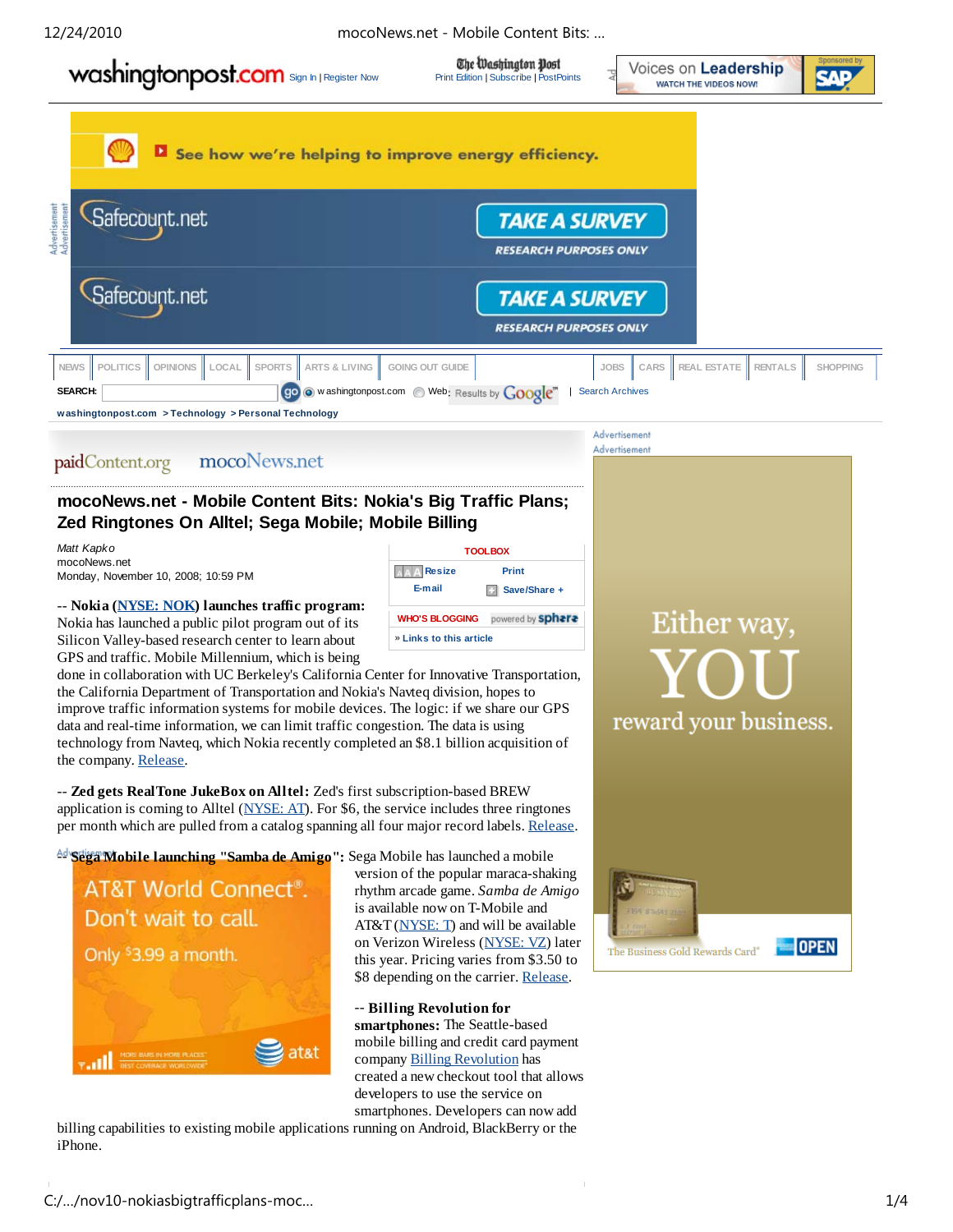| 12/24/2010<br>More on washingtonpost.com                                                          | mocoNews.net - Mobile Content Bits:<br>From Our Partner                                                                                                                                                                                                   |          |
|---------------------------------------------------------------------------------------------------|-----------------------------------------------------------------------------------------------------------------------------------------------------------------------------------------------------------------------------------------------------------|----------|
| . More Technology News                                                                            | paidContent.org                                                                                                                                                                                                                                           |          |
| » washingtonpost.com                                                                              | . Quadrangle Closing Faltering Media Hedge Fund;<br><b>Losses Near 25 Percent</b>                                                                                                                                                                         |          |
| <b>Web-Wide News Alerts</b>                                                                       | <b>• HarperCollins Book Recommendation Site 'Book</b>                                                                                                                                                                                                     |          |
| <b>MyWebpost</b>                                                                                  | Army' Won't Launch This Year After All                                                                                                                                                                                                                    | Society? |
| Get The Post's take on w hatever you're reading --<br>anywhere on the Web. » Sign Up   Learn More | • Gannett Buys Social Media Tech Company Ripple6<br><b>More Stories From paidContent.org</b>                                                                                                                                                              |          |
|                                                                                                   | mocoNews.net                                                                                                                                                                                                                                              |          |
|                                                                                                   | . MediaFLO Expects To Nearly Double The Number Of<br>Markets It Serves By Year-End 2009<br>. Nokia Will Spend \$150 Million To Market<br><b>Smartphones</b><br>• SK Telecom Not Interested In Sprint Tie-Up; Sprint<br>Offers Employees A Chance To Leave |          |
|                                                                                                   | <b>More Stories From mocoNews.net</b>                                                                                                                                                                                                                     |          |
|                                                                                                   | People who read this also read                                                                                                                                                                                                                            |          |
|                                                                                                   | mocoNew s.net - iPhone Outsells RAZR In Third Quarter                                                                                                                                                                                                     |          |
|                                                                                                   | Best Buy Taking Pre-Orders for Blackberry Storm                                                                                                                                                                                                           |          |
|                                                                                                   | paidContent.org - AT&Ts VideoCraw ler: Part Of A<br>Bigger, Three-Screen Content Distribution Plan                                                                                                                                                        |          |
|                                                                                                   | UBS sees wireless grow th slowing in 2009                                                                                                                                                                                                                 |          |
|                                                                                                   | aggregate<br>knowledge<br>discovery by                                                                                                                                                                                                                    |          |
|                                                                                                   | <b>Most Viewed Technology Articles</b>                                                                                                                                                                                                                    |          |
|                                                                                                   | Is Apple Building A Search Engine?                                                                                                                                                                                                                        |          |
|                                                                                                   | Host of Internet Spam Groups Is Cut Off                                                                                                                                                                                                                   |          |
|                                                                                                   | Yahoo Almost To \$10. Referee, Please Call This Fight.                                                                                                                                                                                                    |          |
|                                                                                                   | Sw eeping Changes At Live.com: It's A Social Netw ork!                                                                                                                                                                                                    |          |
|                                                                                                   | <b>Most Viewed Technology Articles</b>                                                                                                                                                                                                                    |          |
|                                                                                                   | Is Apple Building A Search Engine?                                                                                                                                                                                                                        |          |
|                                                                                                   | Host of Internet Spam Groups Is Cut Off                                                                                                                                                                                                                   |          |
|                                                                                                   | Yahoo Almost To \$10. Referee, Please Call This Fight.                                                                                                                                                                                                    |          |
|                                                                                                   | Sw eeping Changes At Live.com: It's A Social Netw ork!                                                                                                                                                                                                    |          |
|                                                                                                   | » Top 35 Technology Articles Technology Articles<br>» Most Popular on washingtonpost.com                                                                                                                                                                  |          |

## **Ads by Google**

**Download Ringtone** Get Ringtone to Your Cell Phone. Just Enter Phone Number & Dow nload! ringtonesendr.com

**Nokias Cell Phones Here**<br>Get The Latest Nokias Delivered Straight To U.Find Yours With Ask<br><sub>Nokias.Ask.com</sub>

**My Nokia Tips** Learn How to Make the Most of Your Nokia Mobile Phone. For Free! Nokia.com

## **Ads by Google**

### **Download Ringtone**

Get Ringtone to Your Cell Phone. Just Enter Phone Number & Dow nload! ringtonesendr.com

### **Nokias Cell Phones Here**

Get The Latest Nokias Delivered Straight To U.Find Yours With Ask Nokias.Ask.com

**My Nokia Tips** Learn How to Make the Most of Your Nokia Mobile Phone. For Free! Nokia.com

**© 2008 ContentNext Media Inc.**

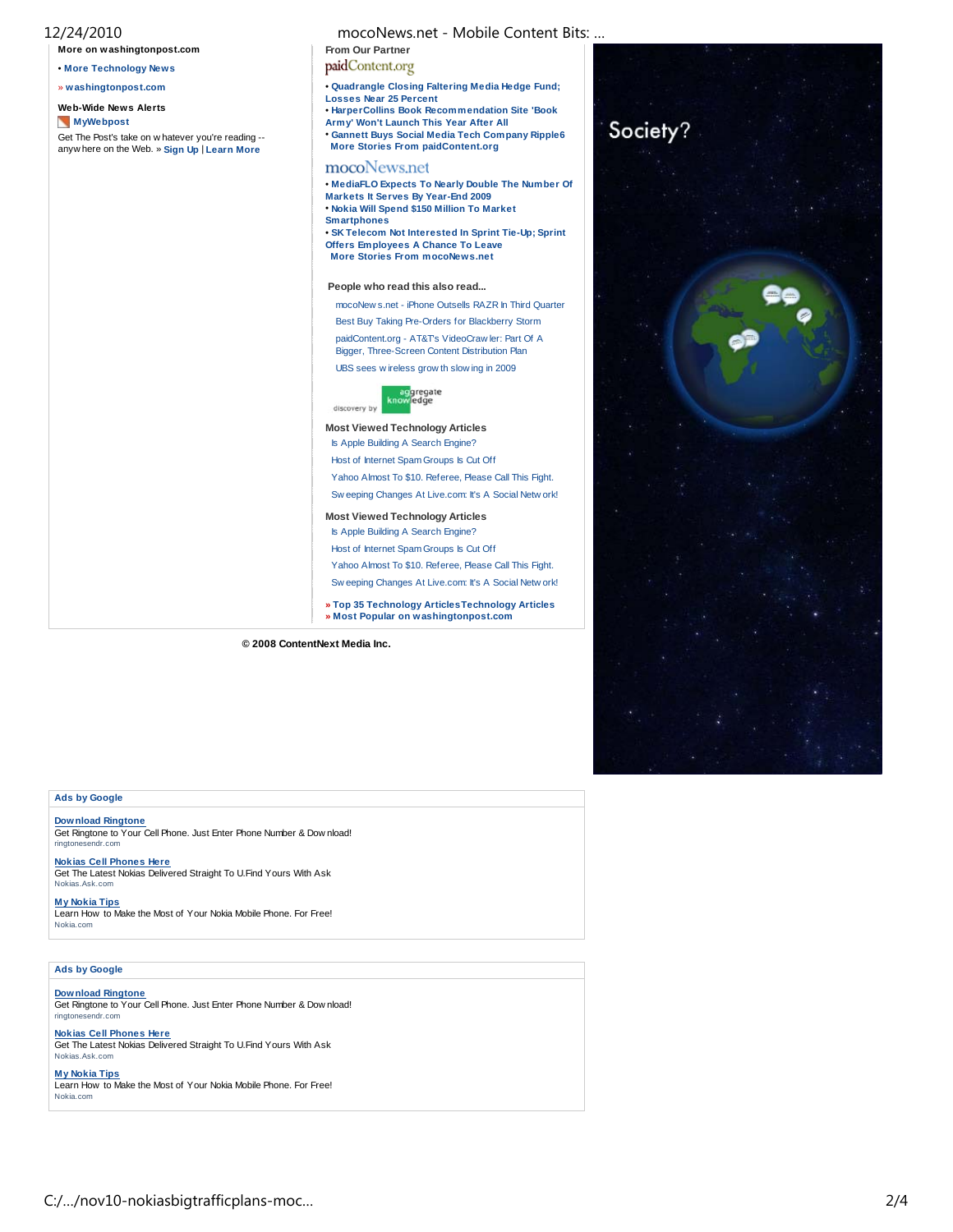

**TOP JOBS** ON WASHINGTONPOST.COM

**Maintenance Operations Liaison /** FAIRFAX COUNTY PUBLIC SCHOOLS - FCPS

**Professor Of Joint Military Operations /** THE U.S. NAVAL<br>WAR COLLEGE

**Refrigeration Technician I /** FAIRFAX COUNTY PUBLIC SCHOOLS - FCPS

**Advertising Sales /** THE WASHINGTON POST

**Field Operating Engineer / FAIRFAX COUNTY PUBLIC** SCHOOLS - FCPS

**All Top Jobs**

Advertisement

### **FEATURED ADVERTISER LINKS**

**Lawyers: Mesothelioma, Failed Cochlear Implants, Injury**

**Asbestos Lawyers, Lung Cancer, Asbestosis, Tradesmen**

**Cool gadgets, hot deals. Visit CircuitCity.com today**

**ID theft is happening everywhere. Get Protected**

**Earn 3.00% APY at ING DIRECT. No Fees and No Minimums.**

**Start making real money with small business advice!FREE video tips from top small business experts!**

**Watch Voices on Leadership Sponsored by SAP**

**Best & Worst Funds to Own Now, FREE copy here.**